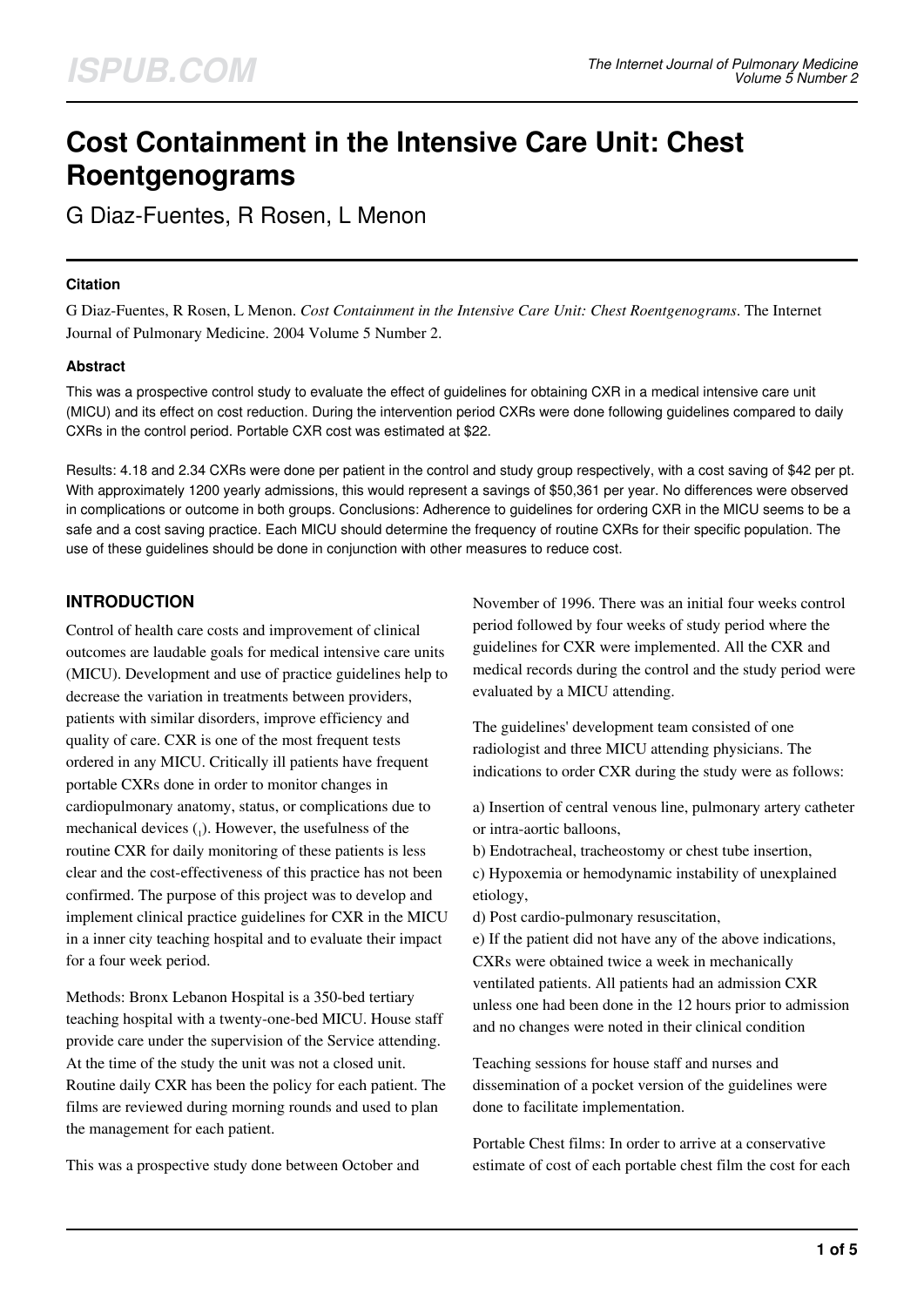of the following factors was considered:

- a) Film (assuming single AP projection)
- b) Processing

c) Technologist time for the radiology department and portable film

- d) Clerical and file room staff
- e) Radiologist interpretation
- f) Distribution and charting of reports

Capital depreciation and other overhead costs were not included. Accepting the fact that all calculations of this type are very rough and, to a degree, dependent on the institution in which the studies are performed, the cost of a CXR in the department at our institution is approximately \$16 compared with \$22.85 for the portable film. The difference in cost between a portable and department study relates to the cost of a technologist, since technologist time is the only variable. Possible additional cost related to the need to repeat examinations for unsatisfactory films is not being considered in this study..

## **RESULTS**

There were 76 patients in the control period and 102 patients in the study period; the mean age was 47 and 49 in the control and the study period respectively. The indications for MICU admission and outcome can be seen in table 1.

### **Figure 1**

Table 1: ICU Admitting Diagnosis and Mortality

| Diagnosis      | Control   | Study     |  |
|----------------|-----------|-----------|--|
|                | $n=76(%)$ | n=102 (%) |  |
| Pulmonary      | 39 (51 %) | 40 (39 %) |  |
| Septic Shock   | (9%       | 15 (15 %) |  |
| Neurologic     | 13 (17 %) | 16 (16 %) |  |
| Cardiac        |           | 9         |  |
| Metabolic      |           | 5         |  |
| <b>ESRD/RF</b> |           |           |  |
| Others         | 9(12%)    | 14 (14%)  |  |
| Mortality      | 10 (13%)  | 24 (24%)  |  |

ESRD, end stage renal disease; RF, renal failure

Pulmonary diseases followed by neurological diseases were the most common admitting diagnosis in both groups. During the study period more patients were admitted with septic shock than in the control period (15 % vs. 9%). There was a trend for higher mortality in the study group; nearly half of the patients that died in both groups, died in the first 48 hours of admission.

The indications for CXR in each group can be seen in table 2. As expected, more CXR were obtained in the control group. The reduction in CXRs in the control group was due mainly to less routine CXRs. This remained significant despite a higher number of CXR ordered post- procedures.

## **Figure 2**

#### Table 2: Indications for chest roentgenograms

| Variable                                                                                | Control        |       | Study   |           |
|-----------------------------------------------------------------------------------------|----------------|-------|---------|-----------|
| PROCEDURES (TOTAL)<br>CVP/SG/IABP<br>Intubation/Tracheostomy<br>Thoracentesis/CT<br>FOB | 56<br>29<br>15 | (18%) | 5<br>35 | 102 (43%) |
| Post CP arrest                                                                          |                |       |         |           |
| Change in condition                                                                     |                |       | 10      |           |
| Admission without CXR                                                                   | 60             | (19%  | 92      | (38%)     |
| Routine-daily vs. bi-weekly                                                             | 200            | (63%) | 33      | (14%      |
|                                                                                         |                |       |         |           |

TOTAL CXRs 318  $239$ CVP: central venous pressure; SG: Swan Ganz; IABP: intraaortic balloon pump; CT: chest tube; FOB: fiberoptic bronchoscopy; CP: cardiopulmonary.

Evaluation of those patients on mechanical ventilation (MV) in each group and CXR requirements shows that the proportion of patients on MV was similar in both group. As expected, majority of CXR were obtained in mechanical ventilated patients.

Cost for CXR was calculated and can be seen in table 3.

#### **Figure 3**

Table 3: Number and cost of chest roentgenograms

| Variable<br>Number of Patients on MV |                     | Control<br>n=76 (%) | Study<br>n=102 (%)<br>57 (56 %) |  |
|--------------------------------------|---------------------|---------------------|---------------------------------|--|
|                                      |                     | 45 (59 %)           |                                 |  |
| CXR                                  | <b>TOTAL CXRs</b>   | 318                 | 239                             |  |
|                                      | On MV patients      | 228                 | 191                             |  |
|                                      | Non-MV patients     | 90                  | 48                              |  |
| CXR                                  | Per patient (TOTAL) | 4.18                | 2.34                            |  |
|                                      | Per patient on MV   | 5.06                | 3.35                            |  |
|                                      | Per patient non-MV  | 2.90                | 1.06                            |  |
| Cost CXR                             | <b>TOTAL Cost</b>   | \$7,266.30          | \$5,461.15                      |  |
|                                      | Cost Per patient    | \$95.50             | \$53.45                         |  |

MV: mechanical ventilation

The estimated cost of a portable CXR was calculated to be \$22.85 at our institution. During the study period there was a cost saving of 1.84 CXRs/per patient (\$42 per patient).

The length of the stay (LOS) in the MICU was similar for patients in the control and the study period. The mean LOS for intubated patients in the control period was 7.26 days (range 1-24 days) compared with 7.3 days (range 1-25 days) in the study period. Non-ventilator patients had a shorter LOS, 3.45 days (range 1-10 days) for the control group versus 3 days (range 1-8 days) for the study group.

There was no change in management in those patients undergoing daily versus non routine CXR. See table 4.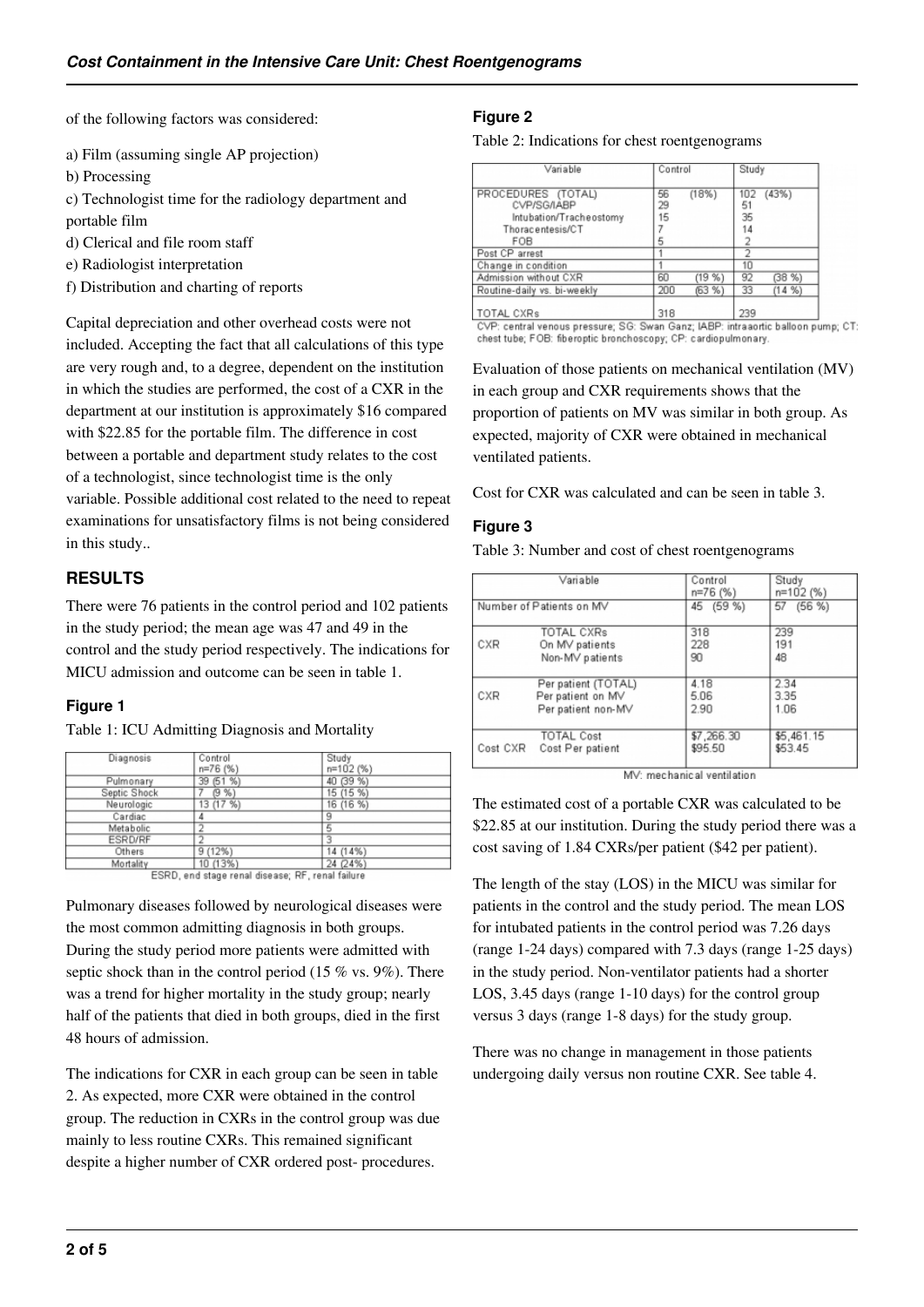#### **Figure 4**

Table 4: Indications for CXR and Impact on management

| Indications for CXR  | Control       | Study            |
|----------------------|---------------|------------------|
| Routine              | 200 daily CXR | 33 Bi-weekly CXR |
| Change in management | 20 (10%)      | 5(15%)           |
| Change in condition  | 2             | 12               |
| Change in management | $1(50\%)$     | 2(16%)           |
| Post procedures      | 56            | 102              |
| Change in management | 7 (13%)       | 8(8%)            |
| Admission CXR        | 60            | 92               |
| Total x-rays         | 318           | 239              |
| Length of Stay       | $7.26$ days   | 7.3 days         |

All those patients that had CXRs done for acute change in condition or as routine daily or bi-weekly CXR and required change in management were on mechanical ventilation. Post procedural CXRs findings in both groups that triggered a management change were all related to a reposition of an invasive device.

## **DISCUSSION**

The usefulness of daily routine CXR in the intensive care unit is debatable. The increasing cost of medical care led us to evaluate the necessity for daily routine chest films. Several investigators  $_{1,3,5,6,8}$ ) have suggested that routine daily CXRs are valuable and have an impact in the management of patients, especially those requiring mechanical ventilation or suffering from unstable cardiopulmonary diseases. Unsuspected radiological findings have been reported in 20 to  $65\%$  of routine CXRs  $(_4$ ,  $_{6}$ ).

Strain et al  $\left($ <sub>3</sub>) evaluated 507 daily routine CXRs in an ICU setting; 15% revealed an unsuspected abnormality leading to changes in the management in 93% of those patients. Bekemeyer et al reported that of 716 routine CXRs performed in a respiratory ICU, 9.9% demonstrated abnormalities which prompted further diagnostic procedures and 18% led to changes in therapy. Another study evaluating the effects and net cost of routine CXRs in an ICU concluded that the routine of daily chest films is effective and cost saving  $\binom{8}{8}$ . In this study there were 80 findings in 72 routine CXRs that prompted an action in 20 of the findings. Two of the 20 actions represented a potentially life threatening condition (reposition of an endotracheal tube). The cost saving was predicted on the basis of the increase in the length of ICU stay due to delay in the detection of

radiological abnormalities.

The value of post-procedural chest-x-rays was evaluated by Gray et al  $\left($ <sub>7</sub>) and supported the need for routine films after endotracheal intubation and multi lumen catheter insertion. Tarnoff et al  $(_{2})$  evaluated the value of post-tracheostomy CXRs; 4% of 220 CXRs revealed new findings with no patient requiring change in management.

Three newer studies  $\binom{9}{9,10,11}$  looking at the utility of routine CXRs and the effect of a reduction in the use of routine CXRs in the ICU setting revealed that the practice of daily CXRs in the ICU, including those patients on mechanical ventilation is not justified. They did not find any differences in length of stay, outcome, morbidity or mortality.

Our results support the need of post-procedural CXRs. Thirteen and eight percent of the post-procedural CXRs in the control and the study period respectively revealed misplacement of invasive devices that could be potentially life threatening. We recommend that admission and post procedural CXRs should still be done. Most of the cost saving can be achieved by changing the practice of daily CXRs to a more patient specific requirement. If we look only at the differences in number of chest films done for routine daily versus bi-weekly in the control versus study group, those patients in the control group got at least three times more CXRs that those in the study group.

The incidence of new findings that required change in management was significantly lower that the one reported by Krivopal et al,  $26\%$  versus  $15\%$  (10). This could be attributed to the fact that in our study we did biweekly CXRs as a "new routine" evaluation of the patients.

We conclude that changing from the daily routine chest film to a more patient centered practice will not only help in the cost savings for the patients and the institutions but will be more in keeping with practice of evidence based medicine. The use of a 48 to 72-hours interval for radiological examination could be a safe practice in patients who are relatively stable. Those patients with stable cardiopulmonary status and not requiring mechanical ventilation could have CXRs done at a longer time interval.

In our MICU, with an annual admission rate of 1200-1500 patients this could represent a potential saving of  $\sim$  \$50,361. We continue to recommend the post procedural film to evaluate position of invasive devices. In this price sensitive, managed care environment, simple cost cutting measure such as reported in this study, and re assessment of so called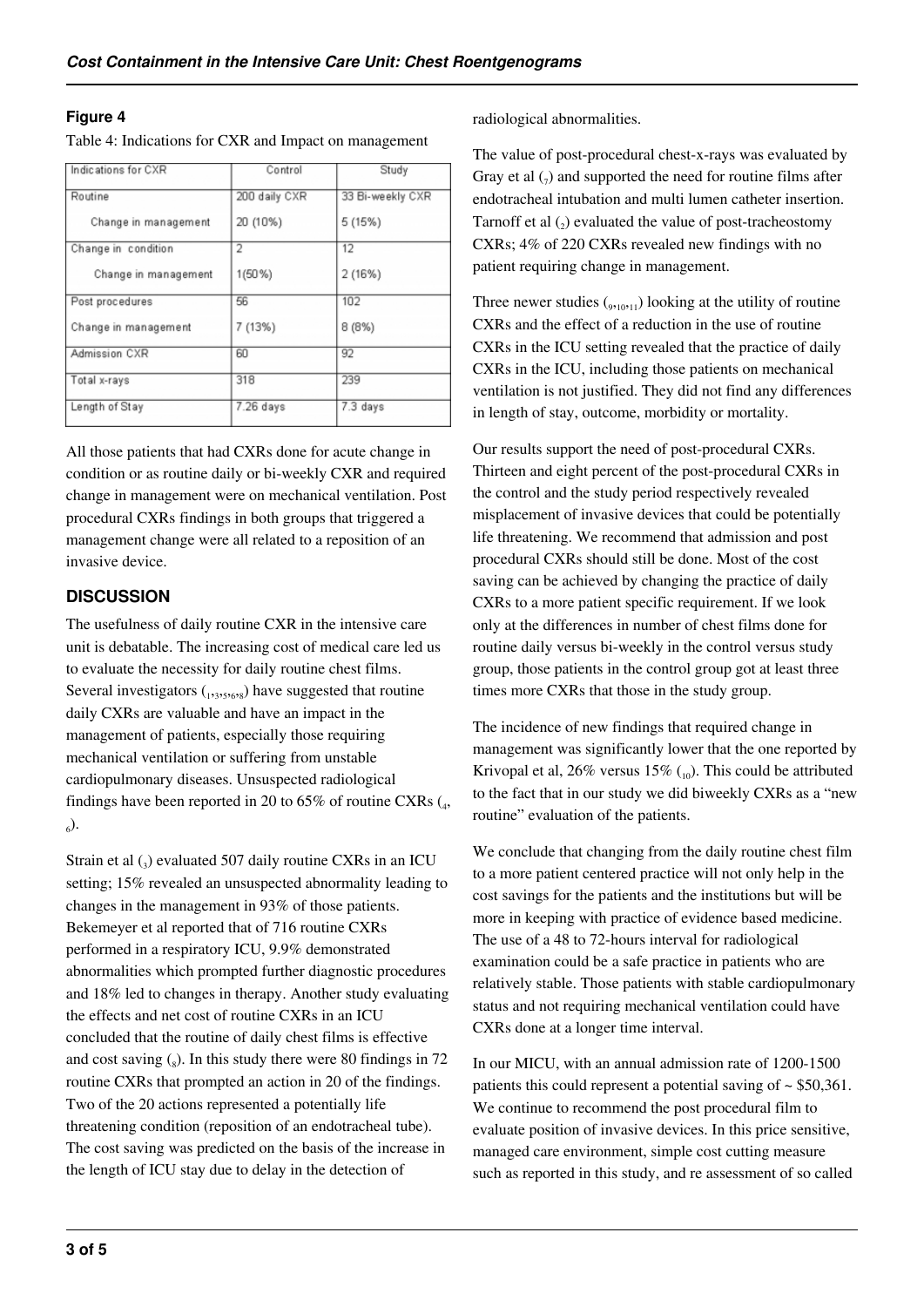routine tests and medications can help in easing financial pressures especially in teaching hospitals.

#### **References**

1. Greebaum DM, Marschall KE. The value of routine daily chest x-rays in intubated patients in the medical intensive care unit. Crit Care Med 1982; 10:29.

2. Pilon Ch, Leathley M, London R, McLean S, et al:

Practice guidelines for arterial blood gas measurement in the intensive care unit decreases number and increases

appropriateness of test. Crit. Care Med. 1997; 25:1308.

3. Tarnoff M, Goodman M, Jones F, Moncure M, et al: The value of routine post-tracheotomy chest radiography. Abs. Crit Care Med. 1997; 25: A158.

4. Strain DS, Kinasewitz GT,Verren LE, George RB. Value of routine daily chest x-rays in the medical intensive care unit. Crit Care Med 1985;13:534.

5. Bekemeyer WB, Crapo RO, Calhoon S, Cannon CY, Clayton PD. Efficacy of Chest radiography in a respiratory intensive care unit. Chest 1985; 88: 691.

6. Hall JB, White SR, Karrison T. Efficacy of daily routine chest radiographs in intubated, mechanically ventilated patients. Crit Care Med 1991; 19: 689.

7. Gray P, Sullivan G, Ostryzniuk P, McEwen TA, Rigby M, et al; Value of postprocedural chest radiographs in the adult intensive care unit. Crit Care Med. 1992; 20:1513.

8. Brainsky A, Fletcher R, Glick H, et al. Routine portable chest radiographs in the medical intensive care unit: Effects and costs. Crit Care Med 1997; 25:801-805.

9. Krinsley JS. Test-ordering strategy in the intensive care unit. J Intensive Care Med. 2003 Nov-Dec; 18(6):330-9. 10. Krivopal M, Shlobin OA, Schwartzstein RM. Utility of daily routine portable chest radiographs in mechanically ventilated patients in the medical ICU. Chest. 2003 May; 123(5):1607-14.

11. Chahine-Malus N, Stewart T, Lapinsky SE, et al. Utility of routine chest radiographs in a medical-surgical intensive care unit: a quality assurance survey. Crit Care. 2001 Oct; 5(5):271-5. Epub 2001 Sep